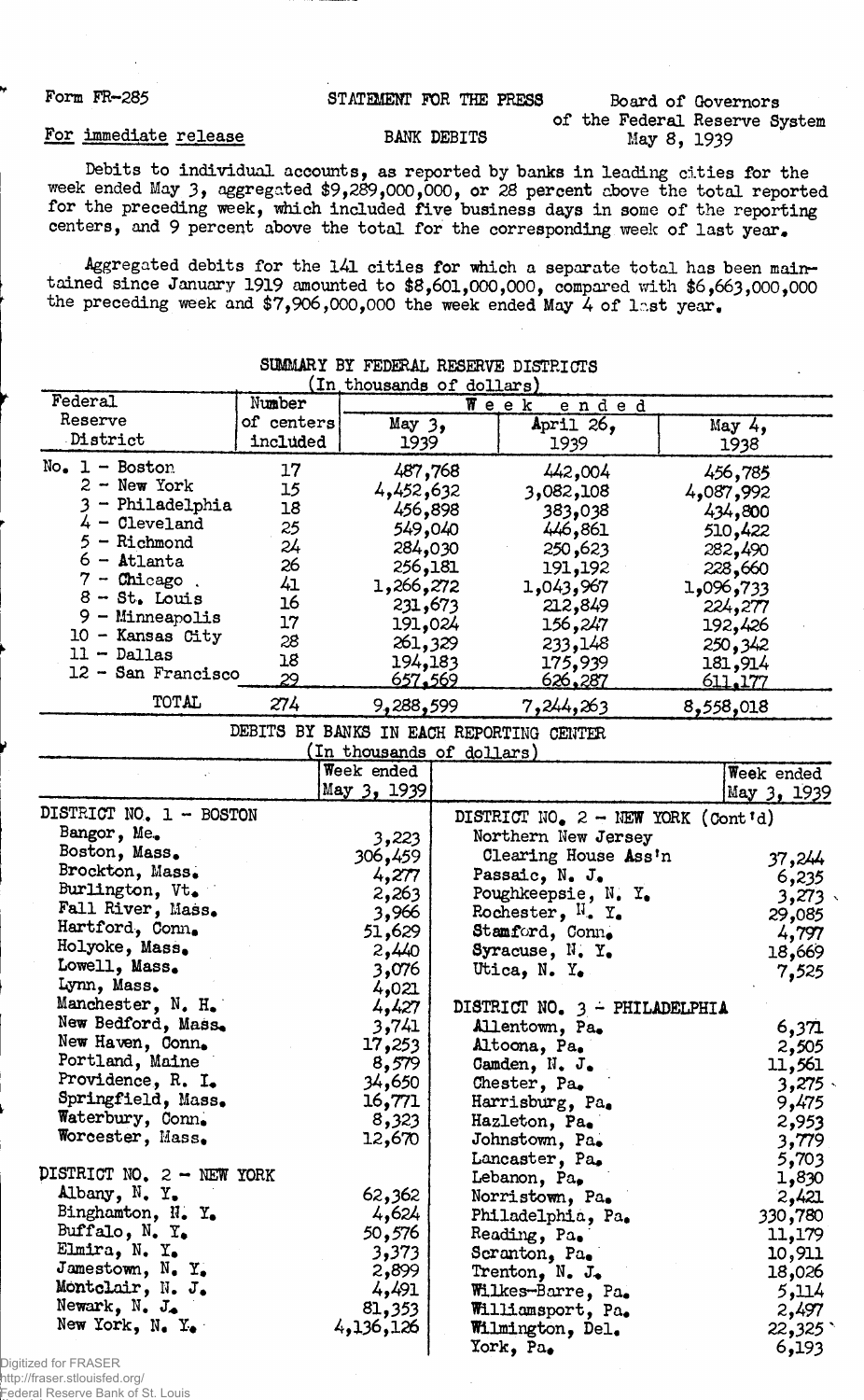Form FR-285-a

DEBITS BY BANKS IN EACH REPORTING CENTER

|                             | In thousands of dollars) |                                            |             |
|-----------------------------|--------------------------|--------------------------------------------|-------------|
|                             | Week ended               |                                            | Week ended  |
|                             | May 3, 1939              |                                            | May 3, 1939 |
| DISTRICT NO. 4 - CLEVELAND  |                          | DISTRICT NO. $6 - \text{ATLANTA}$ (Cont'd) |             |
| Akron, Ohio                 | 17,381                   | Elberton, Ga.                              | 257         |
| Butler, Pa.                 | 2,298                    | Hattiesburg, Miss.                         | 1,165       |
| Canton, Ohio                | 8,329                    | Jackson, Miss.                             | 7,531       |
| Cincinnati, Ohio            | 79,516                   | Jacksonville, Fla.                         | 19,785      |
| Cleveland, Ohio             | 142,752                  | Knoxville, Tenn.                           | 6,960       |
| Columbus, Ohio              | 42,670                   | Macon, Ga.                                 | 3,975       |
| Dayton, Ohio                | 14,047                   | Meridian, Miss.                            | 2,887       |
| Erie, Pa.                   | 6,786                    | Miami, Fla.                                | 12,268      |
| Franklin, Pa.               | 562                      | Mobile, Ala.                               | 9,754       |
| Greensburg, Pa.             | 1,638                    | Montgomery, Ala.                           | 5,810       |
| Hamilton, Ohio              |                          | Nashville, Tenn.                           | 19,954      |
| Homestead, Pa.              | 2,823                    | Newnan, Ga.                                | 471         |
| Lexington, Ky.              | 813                      | New Orleans, La.                           |             |
| Lima, Ohio                  | 4,323                    | Pensacola, Fla.                            | 51,896      |
| Lorain, Ohio                | 3,301                    | Savannah, Ga.                              | 2,319       |
| Middletown, Ohio            | 1,106                    | Tampa, Fla.                                | 7,249       |
| Oil City, Pa.               | 2,341                    | Valdosta, Ga.                              | 7,607       |
| Pittsburgh, Pa.             | 2,291                    | Vicksburg, Miss.                           | 980         |
| Springfield, Ohio           | 159,181                  |                                            | 1,539       |
| Steubenville, Ohio          | 3,806                    | DISTRICT NO. 7 - CHICAGO                   |             |
|                             | 2,256                    |                                            |             |
| Toledo, Ohio                | 28,721                   | Adrian, Mich.                              | 800         |
| Warren, Ohio                | 2,454                    | Aurora, Ill.                               | 2,947       |
| Wheeling, W.Va.             | 6,654                    | Battle Creek, Mich.                        | 2,713       |
| Youngstown, Ohio            | 11,116                   | Bay City, Mich.                            | 2,330       |
| Zanesville, Ohio            | 1,875                    | Bloomington, Ill.                          | 2,891       |
|                             |                          | Cedar Rapids, Iowa                         | 5,536       |
| DISTRICT NO. $5 - RICHMOND$ |                          | Champaign-Urbana, Ill.                     | 3,474       |
| Asheville, N. C.            | 2,759                    | Chicago, Ill.                              | 723,314     |
| Baltimore, Md.              | 79,148                   | Clinton, Iowa                              | 1,579       |
| Charleston, S. C.           | 4,088                    | Danville, Ill.                             | 2,353       |
| Charleston, W. Va.          | 10,343                   | Davenport, Iowa                            | 5,339.      |
| Charlotte, N. C.            | 13,789                   | Decatur, Ill.                              | 4,312       |
| Columbia, S. C.             | 6,407                    | Des Moines, Iowa                           | 29,740      |
| Cumberland, Md.             | 2,044                    | Detroit, Mich.                             | 239,328     |
| Danville, Va.               | 1,696                    | Dubuque, Iowa                              | 2,165       |
| Durham, $N_e$ C. $\lambda$  | 5,865                    | Elgin, Ill.                                | 1,889       |
| Greensboro, N. C.           | 4,521                    | Flint, Mich.                               | 5,639       |
| Greenville, S. C.           | 4,207                    | Fort Wayne, Ind.                           | 9,030       |
| Hagerstown, Md.             | 2,088                    | Gary, Ind.                                 | 3,346       |
| Huntington, W. Va.          | 3,980                    | Grand Rapids, Mich.                        | 12,546      |
| Lynchburg, Va.              | 3,259                    | Green Bay, Wis.                            | 3,348       |
| Newport News, Va.           | 2,039                    | Hammond, Ind.                              | 1,744       |
| Norfolk, Va.                | 12,008                   | Indianapolis, Ind.                         | 52,196      |
| Portsmouth, Va.             | 1,072                    | Jackson, Mich.                             | 3,783       |
| Raleigh, N. C.              | 10,835                   | Kalamazoo, Mich.                           | 5,327       |
| Richmond, Va.               | 34,855                   | Lansing, Mich.                             | 5,424       |
| Roanoke, Va.                | 6,438                    | Manitowoc, Wis.                            | 1,621       |
| Spartanburg, S. C.          | 2,103                    | Mason City, Iowa                           | 2,189       |
| Washington, D. C.           | 59,194                   | Milwaukee, Wis.                            | 61,648      |
| Wilmington, N. C.           | 2,498                    | Moline, Ill.                               | 1,782       |
| Winston-Salem, N. C.        | 8,794                    | Muscatine, Iowa                            | 1,016       |
|                             |                          | Oshkosh, Wis.                              | 1,991       |
| DISTRICT NO. 6 - ATLANTA    |                          | Peoria, Ill.                               | 15,509      |
| Albany, Ga.                 | 1,011                    | Rockford, Ill.                             | 5,749       |
| Atlanta, Ga.                | 50,976                   | Saginaw, Mich.                             | 4,634       |
| Augusta, Ga.                | 4,335                    | Sheboygan, Wis.                            | 2,871       |
| Birmingham, Ala.            | 23,089                   | Sioux City, Iowa                           | 9,136       |
| Brunswick, Ga.              | 893                      | South Bend, Ind.                           | 9,727       |
| Chattanooga, Tenn.          | 9,307                    | Springfield, Ill.                          | 5,473       |
| Columbus, Ga.               | 3,361                    | Terre Haute, Ind.                          | 5,355       |
| Dothan, Ala.                | 802                      | Waterloo, Iowa                             | 4,478       |

 $\ddot{\phantom{a}}$ 

Digitized for FRASER http://fraser.stlouisfed.org/ Federal Reserve Bank of St. Louis

ý